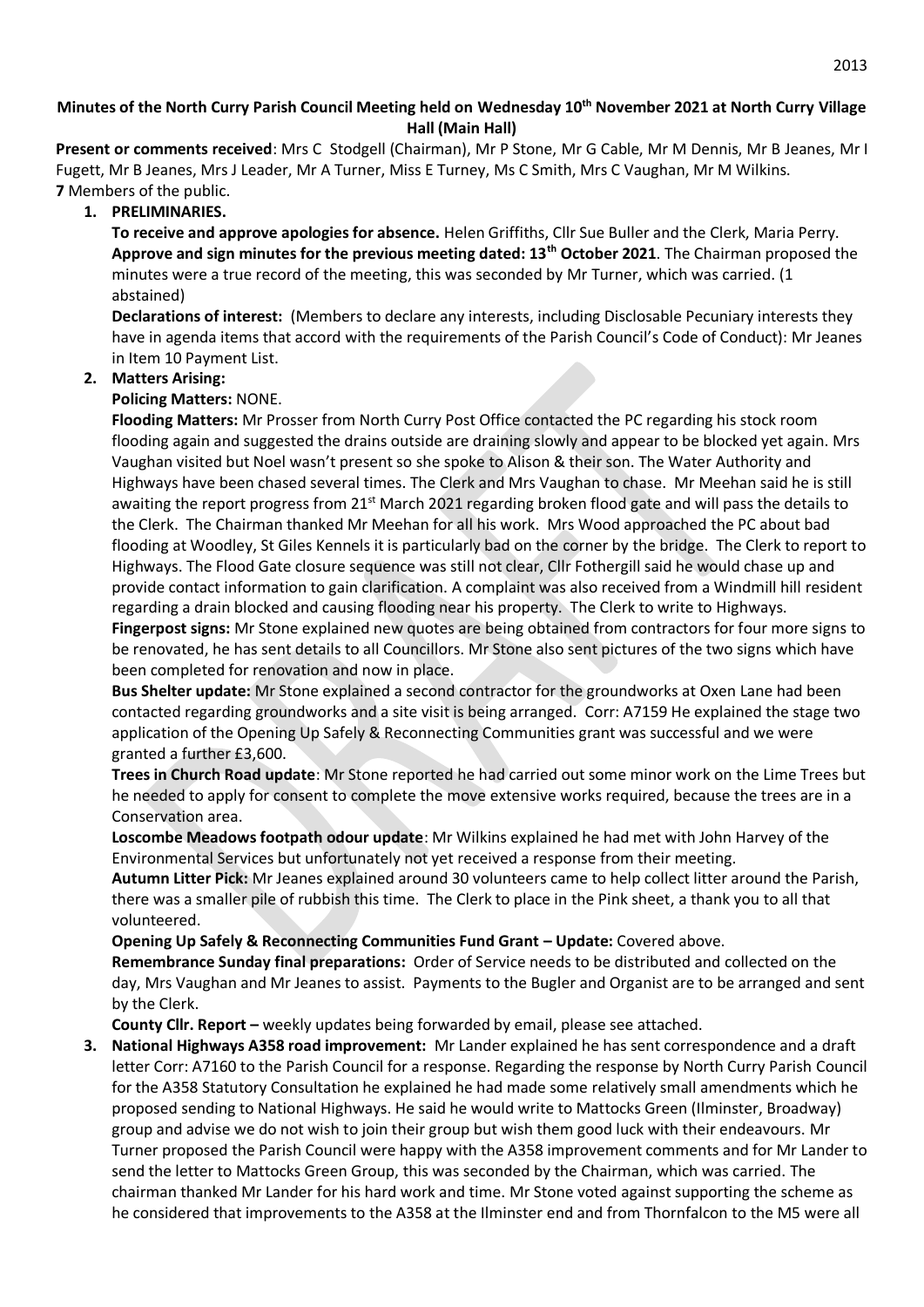that were needed to avoid congestion and, given Climate Emergency, the building of more roads was mot good use of billions of public funds.

**4. 20mph Scheme and SIDS:** Correspondence A7161 - Mr Fugett asked about roundels for new 20mph speed limit and was advised by Cllr Fothergill to go online and check the plans and if a roundel is on the plan – if it is listed but not installed it can be actioned directly – Cllr Fothergill agreed that his name could be referenced if needed.

Moor Lane appears to have a roundel missing at start of 20mph limit.

Bedding in process for new speed limit has now ended after being installed in March – Mrs Vaughan and Mrs Leader have suggested temporary signs indicating the change of speed limits.

Andrew Meehan explained he is stepping back from Speedwatch coordinator duties as it's been very stressful process - Phil Stone aided by Maurice Wilkins will take over. The Chairman thanked Mr Meehan for all his work as coordinator. Speedwatch will be an item on next month's Agenda, Mr Stone to contact the Clerk for wording of the item.

SIDS report from Andrew Meehan as Speed watch Coordinator

- Have had a lot of problems with finding suitable locations for devices
- Need to improve some signage and various other works (has taken 11 weeks)
- Problems with the Police agreeing to potential locations which he had suggested, no proactive guidance has been provided for suitable locations.
- Where the Police agree locations Highways Authority have said no.
- Windmill Hill has no approved location (despite putting in the Somerset County Gazette that they would be there this week!). Could possibly use the Baptist/Methodist Chapel car park(s)
- Wrantage Speedwatch volunteers have had to step down due to ill health the Parish Council thank them for their work. New volunteers will be required. Have a SIDS location at Barcroft Avenue.
- Could we get a SIDS device for Wrantage alone? It is on the main route into Langport so there may be possible grants.

# **Possible SIDS/pole locations:**

Wrantage Mill, Windmill Hill, White Street, Greenway at the Village Hall, Canterbury drive/White Street, Moor Lane.

We cannot have SIDS as no location is presently acceptable – too many cars, over hanging trees (which have been trimmed back) etc. The prices remain the much the same but we can't move forward without agreement from Highways and the Police.

# **Possible radar locations:**

Tin Inn at Borough Post, Windmill Hill lay by, Canterbury Drive

- **5. To discuss the Queen's Platinum Jubilee proposals:** Corr: A7162 & A7165. The suggestion of a Patchwork quilt has been sadly put aside, there has been no official response from the Village Hall Committee. The funding of the organised events has not yet been discussed but £500 has been initially accounted for in the Precept 2022-23. Mr Dennis and Mrs Vaughan will arrange a meeting inviting Mary Stuart-Wilson and any other volunteers. Mr Dennis reported he had been checking the official guidance from the Palace to fall in line with other Parishes. Several suggestion/ideas have been put forward to celebrate the occasion, new entrance and exit signs for the village with referenc3e to the Queen, Social Event, Beacons – as previous Jubilee, lasting memorial, planting a tree in the Queen Square garden of other location, metal bench in Queen Square garden, Choir event at the Church, fete and /or Street Party and Jubilee mugs for the children at the school /in the Parish and maybe extra mugs/tea towels to sell in Post Office to fund the new bench/tree. Mr Dennis proposed the Clerk to add in the Pink sheet requesting more suggestion to discuss at the January 2022 Parish Council meeting, this was seconded by the Chairman, which was carried.
- **6. Footpaths matters including, Insurance re purchase of hedge cutter**: Mr Stone explained that Zurich Insurance will cover him using the Hedge Cutter, the Chairman agreed to buy a new hedge cutter for use on Parish footpaths up to the value of £350, this was seconded by Mr Turner, which was carried.
- **7. To consider the Parish Council Funding the installation of two car charging point at the Village Hall.** Mr Jeanes explained previously, we were not successful in obtaining funding for the Electric Car Charing points via an Emergency Climate Fund. The cost is now thought to be approx. £3000. He explained he is waiting for the new quote to be finalised. A discussion took place on possible locations but there are many factors to consider including ownership and access. The Village Hall is owned by the Parish and a possible location, Mr Fugett was concerned about losing parking spaces as the hall car park is often full when events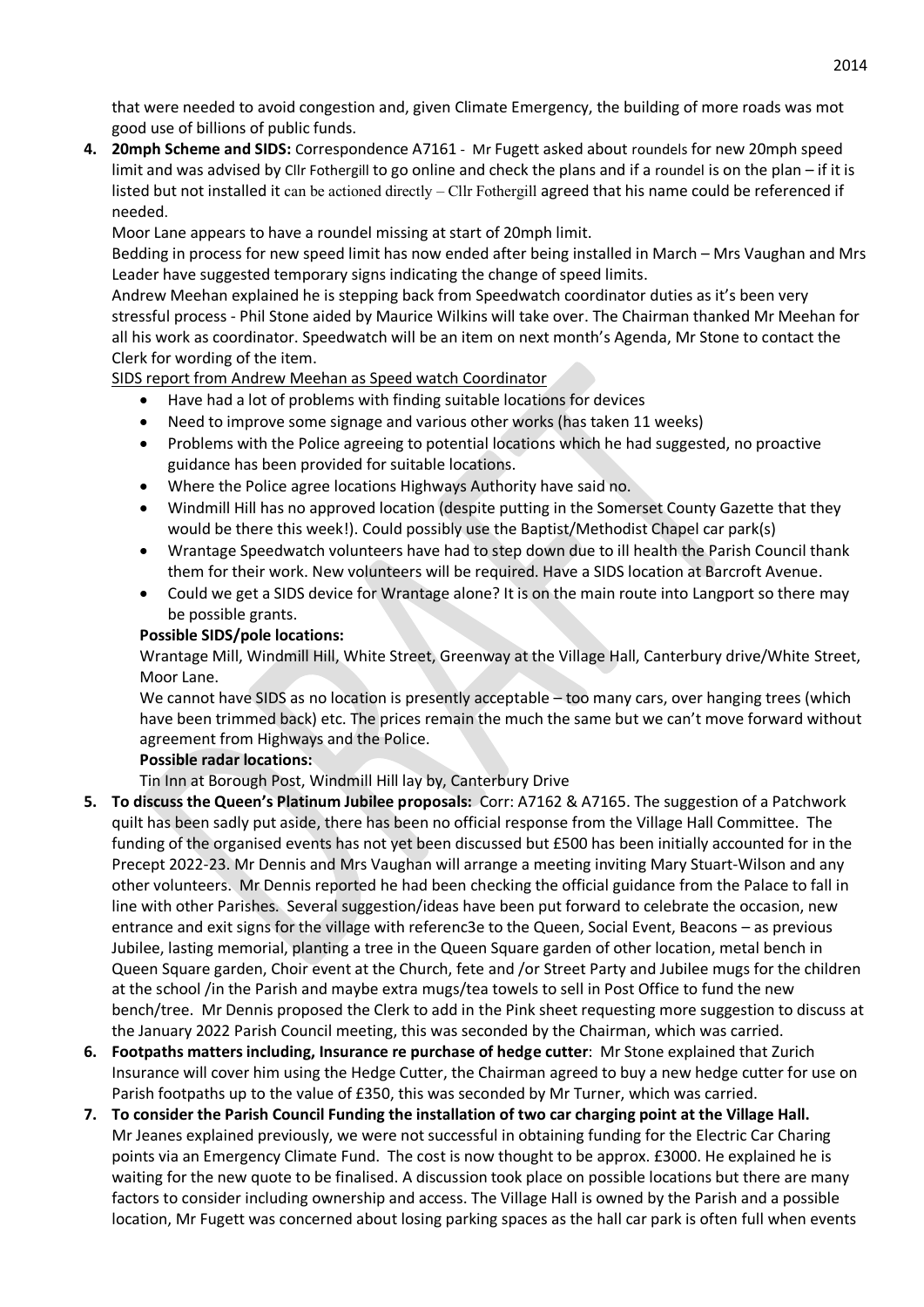are taking place. It was discussed that there are other possible places at the hall i.e. green areas at the front so no existing spaces are lost – Mr Jeanes/Miss Turney to consider options.

- **8. To discuss North Curry Sports Ltd application using S106 Grant monies. Corr: A7163 -** Mr Leader joined the meeting on behalf of North Curry Sports Ltd to request a S106 or CIL money towards the cost a new tractor to maintain the grounds at White Street sports ground. They have 14 acres to maintain and have been borrowing/leasing a tractor but the tractor is costing more to maintain – new fuel tank and door recently and will need more and more work. The cost of replacing the tractor would be approx. £18,000. The Chairman proposed to agree to support the request by North Curry Sports Ltd, the amounts to be agreed at a later date but to support their request (in principle). We will need to get further confirmation on whether CIL can be used or not - potential to use S106, CIL, Light source or reserves, this was seconded by Mr Cable, which was carried. (1 Abstained).
- **9. North Curry Church Bells Appeal:** The new Vicar, Rev Dr Simon Bale attended the meeting and introduced himself to the PC. A representative from the Church Bells Appeal spoke to the PC about their appeal and asked if the PC can help to raise funds too. The Clerk had asked advice from SALC and we cannot support the maintenance of the Church directly. The appeal so far has £3,000 raised by clubs and £60,000 is the total raised to date. The renovation is not just the Bells it also covers the tower and the clock. After a discussion the PC wanted to support the Church Bell Appeal and suggestion were given of maybe sponsoring the bell for the Jubilee or using certain funding pots if all funding criteria's were met. The chairman proposed to agree to investigate joining the bells appeal and add as an item to the Agenda in the future. The PC would like to support their request in principle but prices will need to be agreed at a later stage. Potentially maybe from the Light Source fund or reserves after thorough investigations, this was seconded by Mrs Vaughan, which was carried.

#### **10. Finance: Monthly Bank Report, Payment List:**

**Monthly Bank Report:** Mr Jeanes presented the report which had been sent by the Clerk to all Councillors, prior to the meeting. He also reported that the Internal and External audit has been carried out with no issues and the Internal Auditor, Liz Hembrow is stepping down and a replacement is required. A suggestion to ask Owen Cullwick a resident in North Curry and Clerk to Brent Knoll PC. Mr Jeanes proposed the Monthly report was a true record and that he will contact Owen to ask if he can be our Internal Auditor going forward, this was seconded by the Chairman, which was carried.

**Payment List:** The Chairman presented the payment list below. Mr Jeanes highlighted we have been charged by the Village Hall for the meeting room 27<sup>th</sup> October when it was not used. Miss Turney proposed to approve the Payment List and Mr Jeanes would contact the Village Hall for a refund, this was seconded by Mrs Vaughan which was carried.

|                                                  | <b>Cheque</b> |              |            |
|--------------------------------------------------|---------------|--------------|------------|
| <b>Monthly Payment List - November 2021</b>      | No.           | <b>Total</b> | <b>VAT</b> |
| Clerk-Maria Perry - November 2021                | <b>BACS</b>   | 647.28       | 0.00       |
| Plusnet (bill not issued as yet)                 | DD            | 20.00        | 0.00       |
| Service Charge                                   | SO.           | 104.75       | 0.00       |
| IONOS monthly Hi Drive Storage fee               | DD            | 3.00         | 0.60       |
| Zoom pmt to Maria Perry October 2021             | S/O           | 11.99        | 2.40       |
| John Marchant Inv 4314 PAT testing               | <b>BACS</b>   | 45.60        | 0.00       |
| B & K Jeanes - Grass cutting Oct 2021 Inv 21110  | <b>BACS</b>   | 30.00        | 0.00       |
| North Curry V.Hall - Hire 13/10 & 27/10 Inv 3526 | <b>BACS</b>   | 28.42        | 0.00       |
| Town & Parish Council Websites - annual fee      |               |              |            |
| 01/12/21-22                                      | <b>BACS</b>   | 285.00       | 0.00       |
| Viking hi vis & litter pickers                   | <b>BACS</b>   | 125.61       | 25.12      |
| Royal British Legion - Poppy Donation            | <b>BACS</b>   | 200.00       | 0.00       |
| Dale Newland - Bugler - Remembrance Day          | Chq           | 30.00        | 0.00       |
| Mrs H Griffiths - Organist - Remembrance Day     | Cha           | 50.00        | 0.00       |

**11. Precept 2022/23.** Mr Jeanes presented the Precept for 2022/23. He explained that the cost of grass cutting in Queen Square Garden may rise as he is retiring. The budget for seats and notice boards may rise due to additional fingerpost work being carried out. The costs of installing SIDs may have to be considered in the